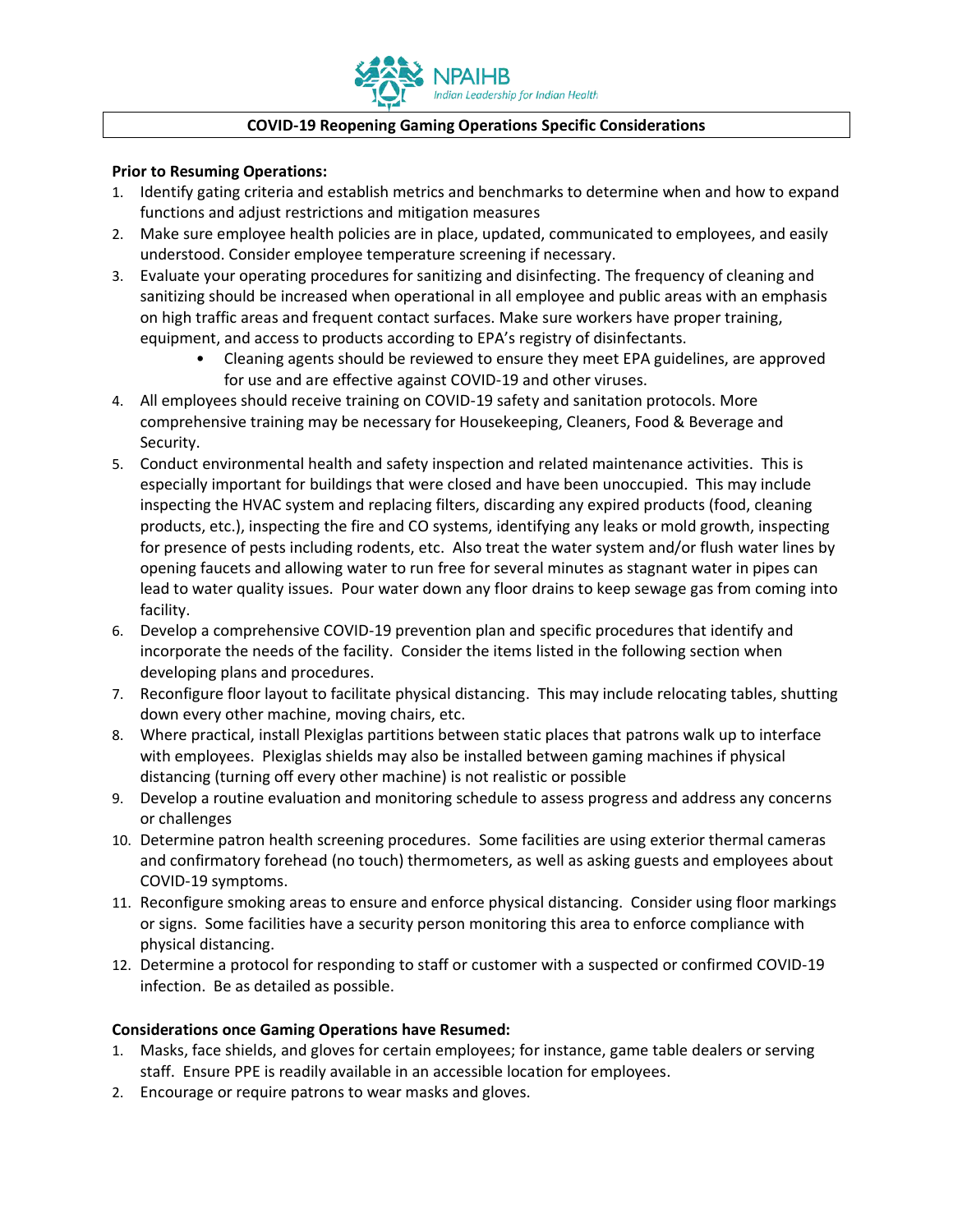

- 3. Implement health screening procedures for all guests and employees upon facility arrival. This might include taking temperatures as well as asking guests and employees about COVID-19 symptoms.
- 4. Isolate symptomatic and confirmed COVID-19 employees and patrons from premises for 14 days, or until they provide a negative test result.
- 5. Post signs reminding guests to practice physical distancing and frequent hand washing and on wearing face masks properly. Also post signs near staff and patron entrances to discourage sick customers from entering the premises.
- 6. Use communication boards or digital messaging to convey pre-shift information (like specials or changes to procedures)
- 7. Limit the number of doors in use. Consider managing the flow of patrons and reduce congestion by designating some doors for entry and exit only.
- 8. Valet services should be closed.
- 9. Concerts, dances, drawings, and other promotional events should be cancelled.
- 10. Meetings, conferences and use of event space should be suspended.
- 11. As warranted, limit number of patrons in facility and consider limiting the length of time each patron may spend inside the facility.
- 12. Increase the frequency of air filter replacement and HVAC system cleaning, use at least MERV-13 filters, and maximize fresh air exchange
- 13. Discourage guests from standing behind other guests at a machine or table unless the guests are with one another. Consider the use of floor markings or other barriers
- 14. Consider staggering shifts for staff. Workstations should be staggered so that employees are not standing directly opposite or adjacent to one another.
- 15. Limit the number of employees allowed in break rooms
- 16. Provide hand sanitizer stations and sanitizer wipes for guest use to clean machines and frequent touch areas
- 17. Frequent and consistent sanitizing for high traffic touch areas and equipment. Wipe machines, doors, counters, key pads, and other common areas frequently as appropriate. Some facilities have added technology to their machines that notifies staff when a guest leaves a machine allowing for immediate and diligent cleaning and sanitization between players.
- 18. Use distance markers for F&B outlets and other high traffic areas
- 19. On-site shops should enforce social distancing by limiting the number of patrons allowed at one time
- 20. Discontinue buffets, salad bars, and beverage stations. Have staff refill/provide beverages
- 21. Temporarily suspend drink service on the floor. Staff should wear face coverings if continuing service and diligently pick up used glasses or provide extra garbage areas for disposal.
- 22. Consider making accommodations for high-risk staff or those with who live with high-risk persons, like offering N95 masks or face shields or if possible offering work off the floor to minimize contacts with people
- 23. Enforce, as necessary, health and safety policy violations

See our Food Service Guidelines for specific measures and recommendations related to food and beverage operations.